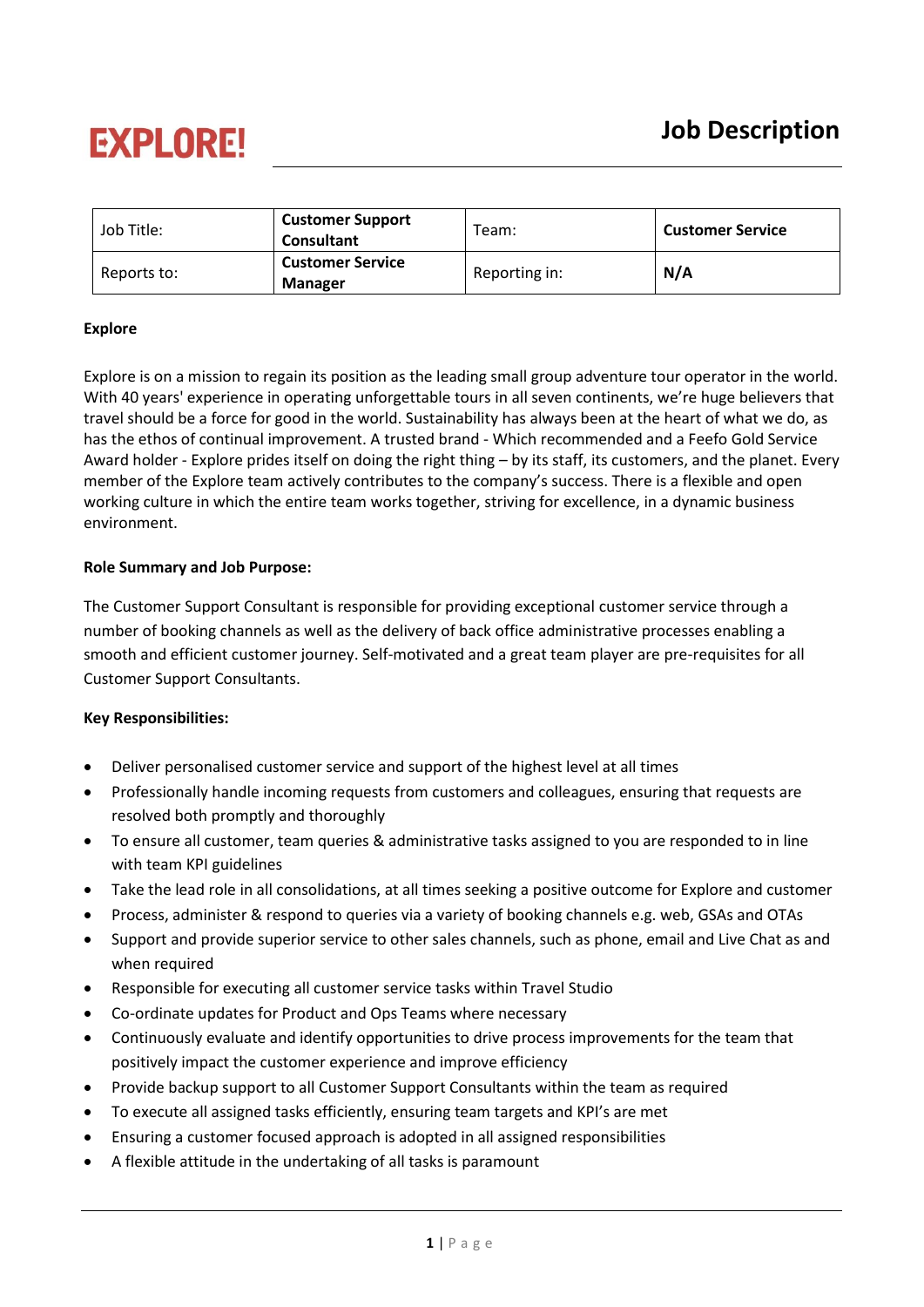### **Benefits**

Work life balance is important to us at Explore and so we are open to discussion on working hours. The role is full time 37.5 hours per week.

You will start with 25 days holiday a year – this rises to 30 days after 5 years with the company. There is the option to 'buy' additional holiday leave.

Pension scheme and life assurance.

A generous holiday discount scheme on holidays across the Hotelplan range. Everything from adventure tours to ski holidays.

A healthcare cashback scheme that allows you to claim back money on a number of healthcare costs – including dental treatments and optician costs.

A bar and games room at HQ.

We subscribe to the 'Cycle to Work' scheme.

Employment Assistance Programme – a 24/7 helpline offering practical and emotional support for a whole range of issues.

#### **The small print**

*This Position Description is intended to describe the general content of and requirements for the performance of this position. It is not to be construed as an exhaustive statement of duties, responsibilities or requirements, and you will also be expected to undertake such tasks as are reasonable and relevant to the scope of the post. Job descriptions will be regularly reviewed to ensure they are an accurate representation of your role.*